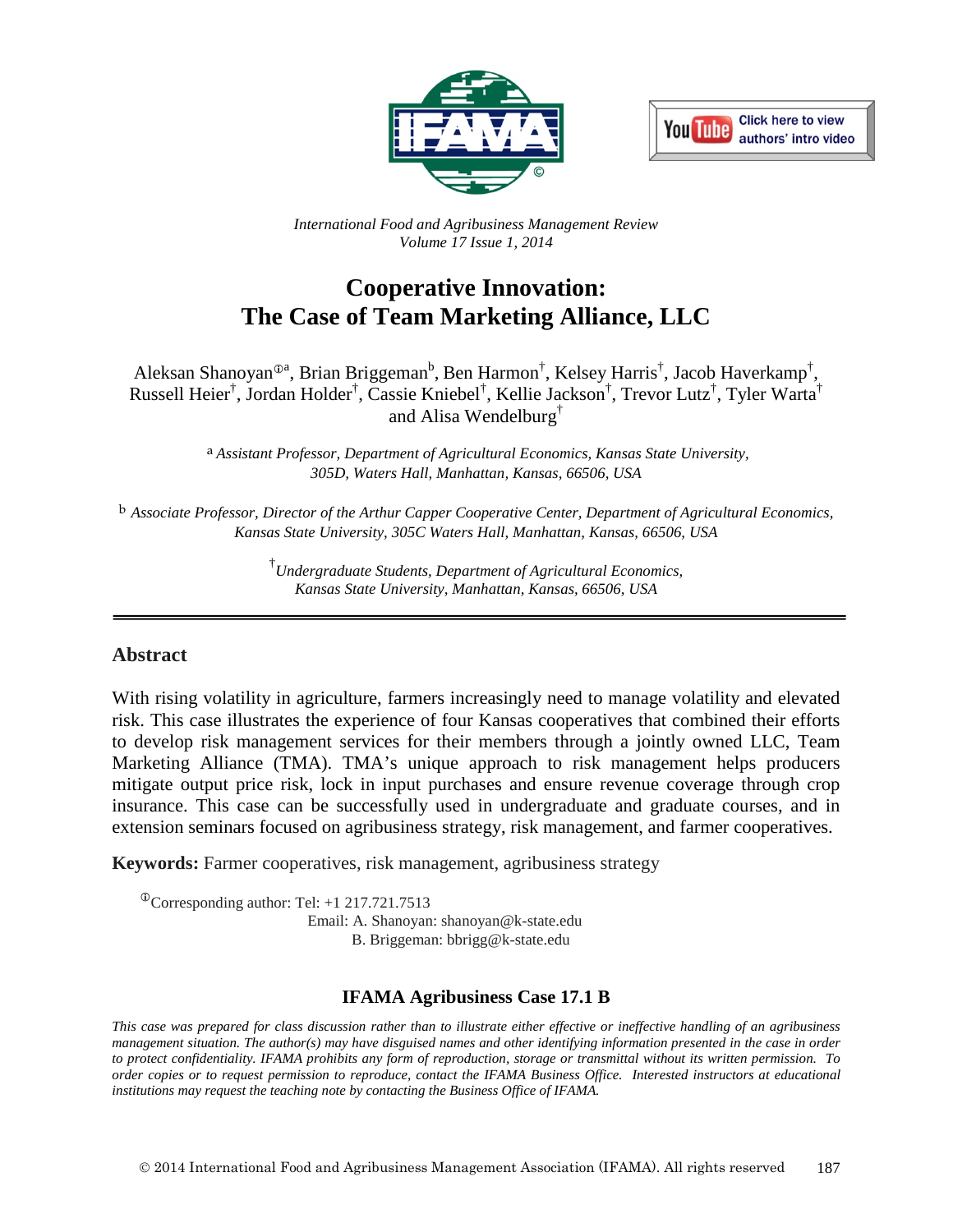### **Cooperative Innovation: The Case of Team Marketing Alliance, LLC**

*We used to do our own grain marketing, but with the amount of volatility today, it just became a task that took a lot of supervision. TMA is able to fill our need for a risk manager that is constantly informed on current market development, future outlook, and, most importantly, is a partner we trust.*

-Kansas grain farmer, customer of Team Marketing Alliance, LLC

### **Introduction**

Volatility in agricultural commodity markets has surged. Before 2008, commodity price movements were fairly calm. However since 2008, commodity prices have swung to historically high levels and have also experienced sharp drops—all of which has occurred in a short amount of time. These steep changes were especially acute in 2008, when the price of corn shot up from \$5 to nearly \$8 per bushel in June, and then plummeted to below \$4 per bushel by December, 2008. Many other steep price swings in other commodities and crop inputs were also experienced, which were largely driven by anticipated changes in carry-over stocks due to supply and demand shocks tied to extreme weather events and the U.S. and global economic and financial crisis.

Volatility persists in commodity markets and is not likely to go away anytime soon because of numerous developments including the globalization of the agri-food system, exceptionally low interest rates and extreme weather events. As a result, farmers must continue to manage this volatility. But, do they have the tools and knowledge necessary to do so?

Risk analysis and risk management are now receiving growing attention from participants at every stage of the agri-food supply chain. This is particularly true for farmers of various sizes who now must add yet another skill to their repertoire—risk management. While certainly some farmers have an excellent grasp of how to manage their operation's risk, there are likely plenty who need help in this area of rising importance.

Some farmer cooperatives have recognized the rising demand for these risk management services. The ability of cooperatives to mitigate farmers' risks becomes an increasingly important aspect of their overall value proposition to their farmer-owners. Consequently, progressive cooperatives are in continuous search for new and unique ways to assist producers in decision making through offering beneficial tools and services in risk analysis and risk management.

This case study illustrates the experience of a group of Kansas cooperatives who joined their efforts in developing risk management tools and services for their members through a company they wholly own together, Team Marketing Alliance, LLC (TMA). TMA helps farmer-members mitigate output price risk, lock in input purchases and ensure revenue coverage through crop insurance.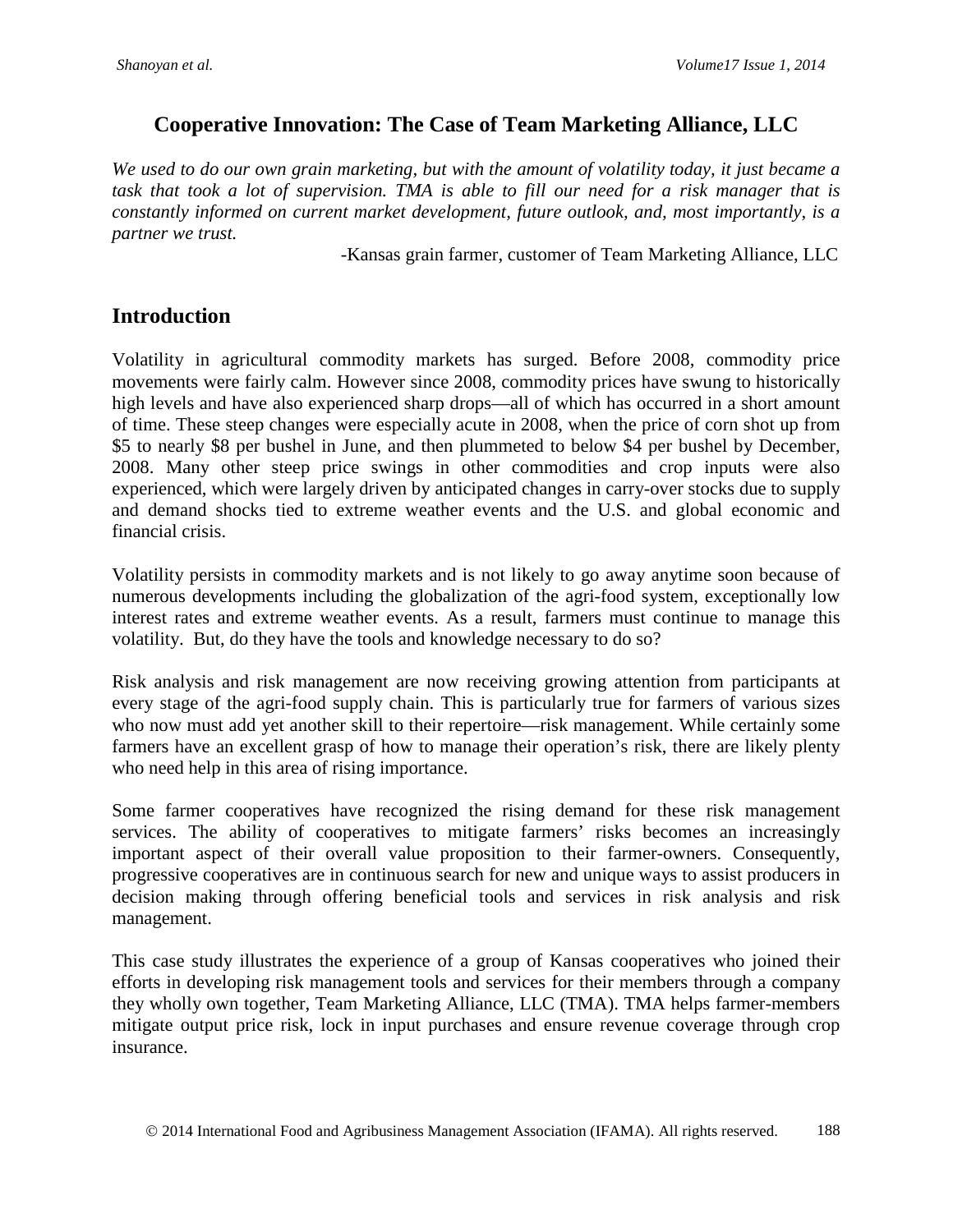The primary objectives of this case study are: i) to discuss the evolution of TMA from creation to its current status today, ii) to examine the benefits to farmers and to the four co-ops that wholly own TMA, and iii) to identify and discuss strategic issues facing TMA. The case is based on the information from interviews and personal interactions with TMA management, farmer-members of cooperatives as well as TMA reports and presentations.

## **Background and Overview of TMA**

In the mid-1990s managers of four cooperatives in central Kansas joined around the concept of centralized grain marketing for gaining efficiencies through economies of scope and scale. At the start, the cooperatives found that the concept of marketing grain as a team proved beneficial to partner co-ops. Through sharing labor and knowledge in working together, these cooperatives enjoyed increased selling power, operational efficiencies, diversification of territory, increased patron opportunities due to larger size, risk management programs, and patronage. With the success and growth of this concept, a separate company, wholly owned by the four cooperatives, was formed called Team Marketing Alliance, LLC (TMA). This structure has been commonly referred to as a "marketing agency-in-common" (Reynolds 1994).

For these cooperatives, TMA is exclusively utilized as a consolidated grain marketing division for these four local cooperatives handling all merchandising, logistics, accounting and ecommerce through its office. Today, TMA is wholly owned by four central Kansas cooperatives: Farmers Cooperative Elevator Co, Halstead, KS., Cooperative Grain and Supply, Hillsboro, KS., Mid-Kansas Cooperative (majority owner), Moundridge, KS., and Farmers Cooperative, Nickerson, KS. Together, these cooperatives own 52 country elevator facilities for the handling of bulk grain and one ethanol plant. Farm-marketing programs are initiated by a team of origination specialists on TMA's staff who all strive to fulfill TMA's mission statement: *"To provide a grain marketing service that links the Producer to the End User giving the greatest value to both parties."*

All profits earned by TMA during the year are passed back to the four local cooperatives at yearend on the basis of use. During the year, a put thru charge is paid to each elevator for bushels handled along with storage. These profits are then distributed back to the cooperative patronmembers per each cooperative's patronage allocation and equity redemption program.

The long-run strategic direction for TMA is set by its Board of Directors (Exhibit 1). There are four board members who are the CEOs of the local cooperatives that own TMA. In addition, there are four associate board member who are assigned from each cooperative's Board of Directors. Even though Mid-Kansas Cooperative is the majority owner of TMA, the CEO of Mid-Kansas Cooperative cannot unilaterally decide TMA's future growth or strategic direction. On all voting issues, the majority owner must have the support of at least one minority owner vote. Conversely, the minority owners cannot vote together against the majority owner.

Below the Board of Directors, are TMA's 20 employees which include: a Chief Operating Officer, a grain marketing manager, four grain marketing specialists, four crop Insurance specialists, a crop insurance processor, a person in charge of logistics and transportation, six support and accounting staff, and two TMA employees at Kansas Ethanol. Responsibilities and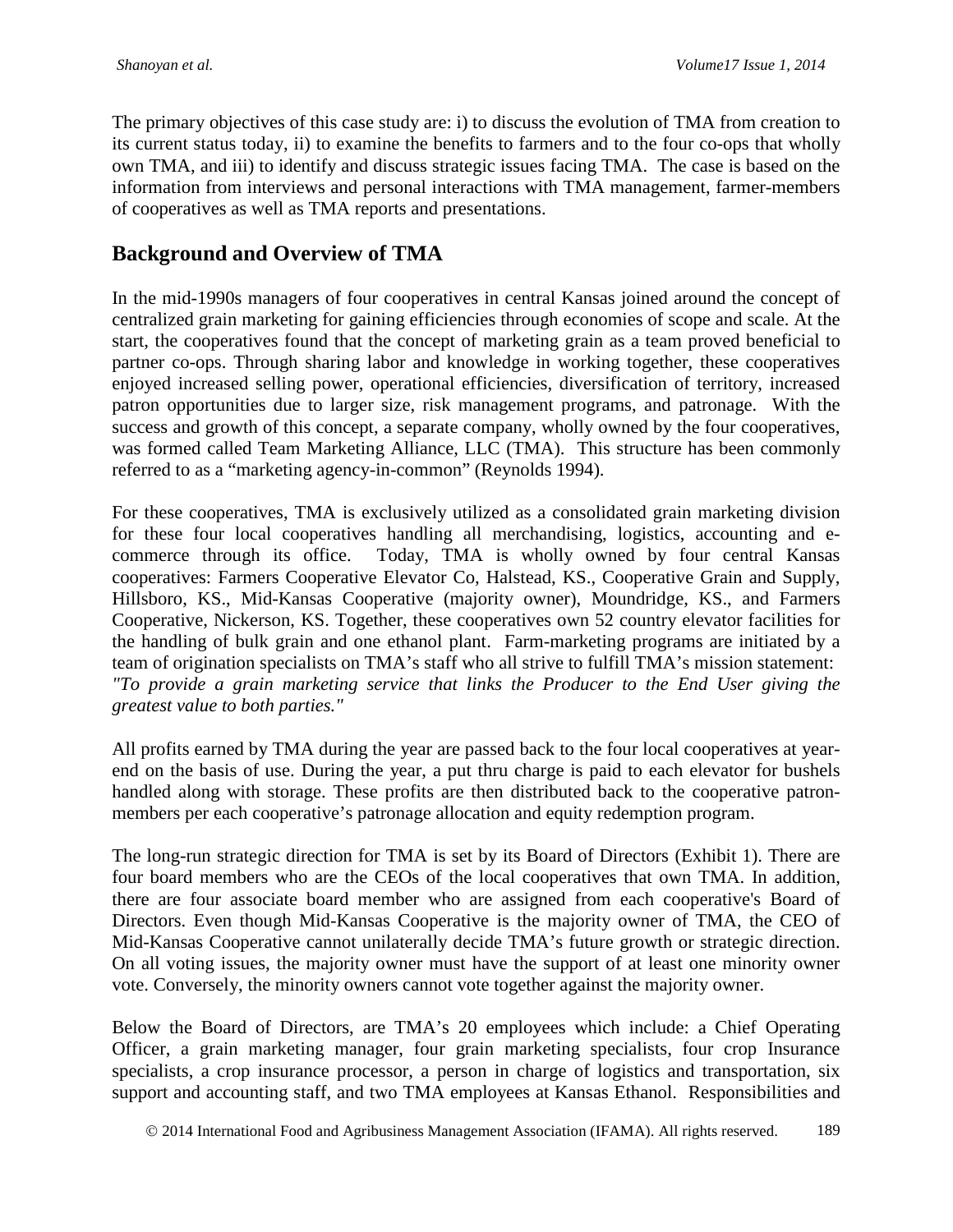activities of employees include: marketing and hedging of grain inventories, providing warehouse licensing for elevators, providing financing for grain receivables and inventories, providing uniform patron grain contracts and programs, arranging logistics and transportation for local elevators, overseeing training for grain grading and customer programs, providing grain origination assistance and programs, and maintaining separate accounting and financial statements.





The geographic footprint of TMA covers ten counties in central Kansas (Exhibit 2). In 2012 TMA insured over 260,000 acres, received gross crop insurance premiums of 10 million dollars, and contracted over 9 million bushels of fee based contracts. TMA's warehouse licensing and close relationships with farmers in central Kansas allow them to manage the inbound logistics of grain origination effectively.

While TMA has done a fair job managing outbound logistics, their expanding geographic footprint has put pressure on TMA's ability to manage these logistics effectively and efficiently. The primary reason is because TMA relies solely on trucking as a means of transporting grain. In addition to the logistical challenges of coordinating over one hundred truck fleet, the reliance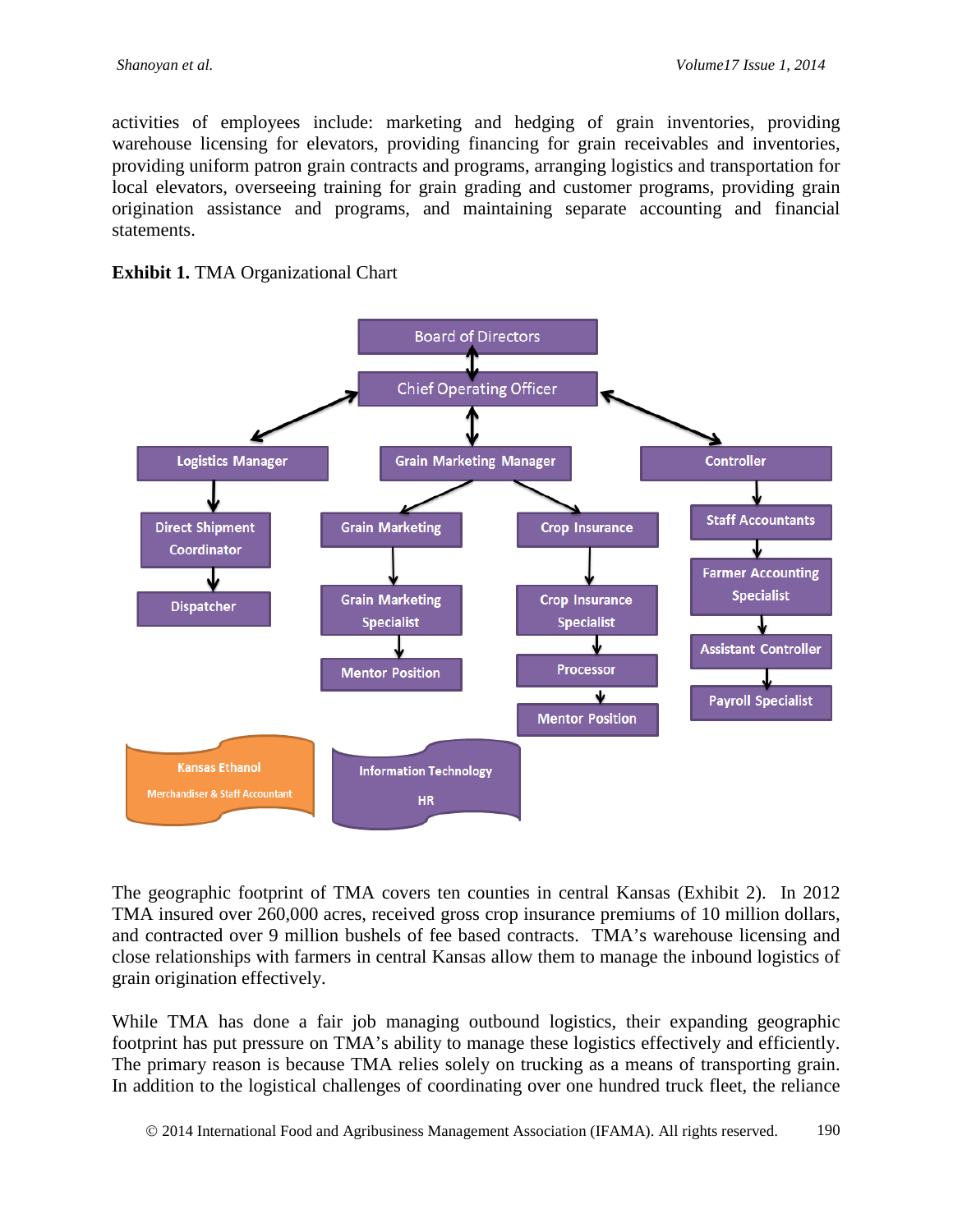on truck transportation limited TMA's marketing options. To address this problem, one of TMA's owners, Mid-Kansas Cooperative, has partnered with CHS Inc. to provide the equity capital to build and operate a high-speed shuttle loading facility which upon completion will load 110-car trains bound for export facilities. This facility will be operated as its own LLC, and this newly created LLC will become the fifth member of TMA.

#### **Exhibit 2. TMA Locations**



# **TMA's Approach to Creating Value in a Turbulent Time**

TMA creates value for their member-farmers through a unique risk management tool. With heightened volatility in the agricultural marketplace, farmers need ways to manage many types of risks. TMA's unique approach to risk management helps farmers' control their production risks by locking profits. More specifically, the value proposition for farmers is through a profit based, risk management approach that can utilize contracts to lock in (1) input purchases; (2) grain sales; and (3) crop insurance.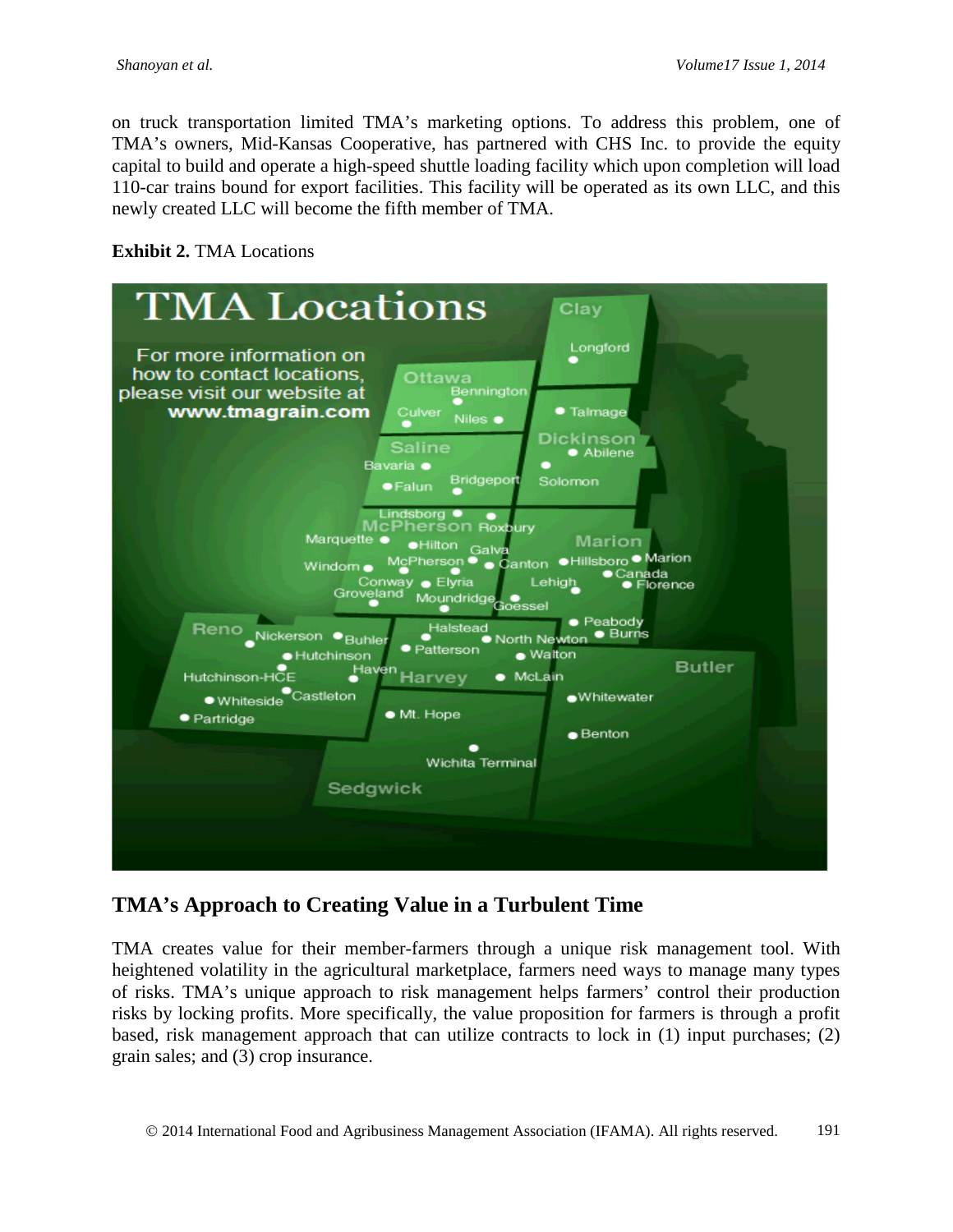The best way to illustrate TMA's approach to risk management is through their profit matrix. An advantage of the profit matrix is that it is a straightforward way to show a producer what type of profit per acre they can lock in based on their input, grain and crop insurance decisions. While different types of crops can be shown in the profit matrix, for explanation purposes a hypothetical wheat farm profit matrix is used (Exhibit 3).

| Team<br>Marketing<br>Alliance     | Bringing producers and industry together.<br>www.tmagrain.com<br><b>THA</b> |                                                                                   |              |                                     |                                          |                                                        |                                           |                    |                |                           |                |  |
|-----------------------------------|-----------------------------------------------------------------------------|-----------------------------------------------------------------------------------|--------------|-------------------------------------|------------------------------------------|--------------------------------------------------------|-------------------------------------------|--------------------|----------------|---------------------------|----------------|--|
|                                   |                                                                             |                                                                                   |              |                                     |                                          |                                                        |                                           |                    |                |                           |                |  |
| <b>HRW Wheat</b><br>Crop          | <b>Load Values</b>                                                          | 2013 Wheat Matrix<br>Description                                                  |              |                                     |                                          |                                                        |                                           |                    |                | <b>Display Percentage</b> |                |  |
| Your Share of Acres               | 11                                                                          | Fm Weighted Avg APH Yield                                                         |              |                                     | 45                                       |                                                        | <b>Harvest Futures</b>                    |                    |                |                           | 7.45           |  |
| Fertilizer                        | Step 1<br>Fm Weighted Avg Expected Yield<br>82.00 <sub>1</sub>              |                                                                                   |              |                                     | 45                                       |                                                        | <b>Harvest Basis</b>                      |                    | Step 2         | $-0.15$                   |                |  |
| Chemicals                         | 20.00 <sub>1</sub>                                                          | County Expected Yield (GRP/GRIP)                                                  |              |                                     |                                          |                                                        |                                           |                    |                |                           |                |  |
| Fertilizer / Chemical Application | 12.00                                                                       |                                                                                   |              |                                     |                                          | Step 3                                                 | Bushels per acre - Cash Forward Contracts |                    |                |                           | 36.00<br>8.25  |  |
| Seed                              | 16.00                                                                       | Crop Insurance Project Rice                                                       |              |                                     |                                          |                                                        | Weighted Average Cash Price               |                    |                |                           |                |  |
| <b>Custom Rates</b>               | <b>GRP</b> Projected Price<br>75.00                                         |                                                                                   |              |                                     | 5.68                                     | Bushels per acre - Minimum Price Contracts             |                                           |                    |                | $\mathbf{0}$              |                |  |
| Imigation                         | 0.00                                                                        | Type of Crop Insurance                                                            |              | Weighted Average Minimum Cash Price |                                          |                                                        | 0.00                                      |                    |                |                           |                |  |
| Crop Insurance                    | 14.00                                                                       | <b>RP</b><br>80<br>Coverage Level<br>$\gamma_{\rm e}$<br>$\overline{\phantom{0}}$ |              |                                     |                                          | <b>Bushel Gte Per/Acre</b><br>Long Option Strike Price |                                           |                    | 0.00           |                           |                |  |
| Hail Insurance                    | 0.00                                                                        | 100<br>$\gamma_{\rm s}$<br>% Protection<br>۰                                      |              |                                     | 36.0<br><b>Short Option Strike Price</b> |                                                        |                                           |                    | b.00           |                           |                |  |
| Number of Months with Interest    | 9                                                                           | Enrolled in Acre:                                                                 | % of APH     | 25                                  | 50                                       | 70                                                     | 90                                        | 100                | 130            | 140                       | 150            |  |
| Interest Percentage               | $5.00\%$                                                                    |                                                                                   | Farm Yield   | 11                                  | 23                                       | 32                                                     | 41                                        | 45                 | 59             | 63                        | 68             |  |
| <b>Land Cost</b>                  | 65.00                                                                       | Cash Price (Ration)                                                               | 9.00         | \$9                                 | \$7                                      | \$6                                                    | \$46                                      | \$86               | \$208          | \$248                     | \$289          |  |
| Fixed direct \$/acre payment      | 0.00                                                                        | Cash Price                                                                        | 8.70         | \$9                                 | \$7                                      | \$6                                                    | \$44                                      | \$84               | \$201          | \$240                     | \$279          |  |
| Misc Cost                         | 0.00                                                                        | Cash Price                                                                        | 8.42         | \$17                                | \$15                                     | \$14                                                   | \$43                                      | \$81               | \$195          | \$233                     | <b>\$271</b>   |  |
| <b>Total Costs</b>                | 291.69                                                                      | Cash Price                                                                        | 8.14         | \$27                                | \$25                                     | \$24                                                   | \$42                                      | \$79               | \$188          | \$225                     | \$262          |  |
| Print                             | Charts                                                                      | Cash Price                                                                        | 7.86         | \$37                                | \$35                                     | \$34                                                   | \$41                                      | \$76               | \$182          | \$218                     | \$253          |  |
| Copy                              |                                                                             | Cash Price                                                                        | 7.58         | \$47                                | \$45                                     | \$44                                                   | \$42                                      | \$74               | \$176          | \$210                     | \$244          |  |
| Compliments of                    |                                                                             | <b>Cash Price (Now)</b>                                                           | 7.30         | \$57                                | \$55                                     | \$54                                                   | \$53                                      | <b>\$71</b>        | \$170          | \$202                     | \$235          |  |
| Diversified                       |                                                                             | Cash Price                                                                        | 7.21         | \$60                                | \$58                                     | \$57                                                   | \$56                                      | \$70               | \$168          | \$200                     | \$232          |  |
| ervices                           |                                                                             | Cash Price<br>Cash Price                                                          | 7.12         | \$63                                | <b>\$62</b>                              | \$60                                                   | \$59                                      | <b>\$69</b>        | \$166          | \$198                     | \$230          |  |
|                                   |                                                                             | Cash Price                                                                        | 7.03<br>6.94 | \$67                                | \$65                                     | \$64                                                   | \$62                                      | <b>\$69</b>        | \$163          | \$195                     | \$227<br>\$224 |  |
| (660) 584-8888                    |                                                                             | Cash Price                                                                        | 6.85         | \$70<br>\$73                        | <b>S68</b><br>\$71                       | \$67<br>\$70                                           | \$65<br>\$69                              | <b>S68</b><br>\$68 | \$161<br>\$159 | \$193<br>\$190            | \$221          |  |
|                                   |                                                                             | Cash Price                                                                        | 6.76         | \$76                                | <b>\$75</b>                              | \$73                                                   | \$72                                      | \$71               | \$157          | \$188                     | \$218          |  |
|                                   |                                                                             | Cash Price                                                                        | 6.67         | \$80                                | \$78                                     | \$77                                                   | \$75                                      | \$75               | \$155          | \$185                     | \$215          |  |
|                                   |                                                                             | Cash Price                                                                        | 6.58         | \$83                                | <b>\$81</b>                              | \$80                                                   | \$78                                      | \$78               | \$153          | \$183                     | \$213          |  |
|                                   |                                                                             | Cash Price (Low)                                                                  | 6.50         | \$86                                | \$84                                     | \$83                                                   | \$81                                      | \$81               | \$152          | \$181                     | \$210          |  |
| <b>Agent</b>                      |                                                                             | Weighted Avg Cash Px Breakeven                                                    |              | \$25.93                             | \$12.96                                  | \$9.26                                                 | \$7.20                                    | \$6.48             | \$4.99         | \$4.63                    | \$4.32         |  |
|                                   |                                                                             |                                                                                   |              |                                     |                                          |                                                        |                                           |                    |                |                           |                |  |

### **Exhibit 3.** Screenshot of TMA's Profit Matrix

The profit matrix has two axis of information that determine the realized profit per acre, which is reported in the middle of the matrix. The vertical axis shows various cash price levels. Across the top horizontal axis are varying levels of farm yields. In addition, the farm yield as a percentage of the farm's APH (actual production history) is shown at the top (so in the case of this hypothetical farm, 45 bushels per acre of wheat is 100% of the farm's APH). Finally, because the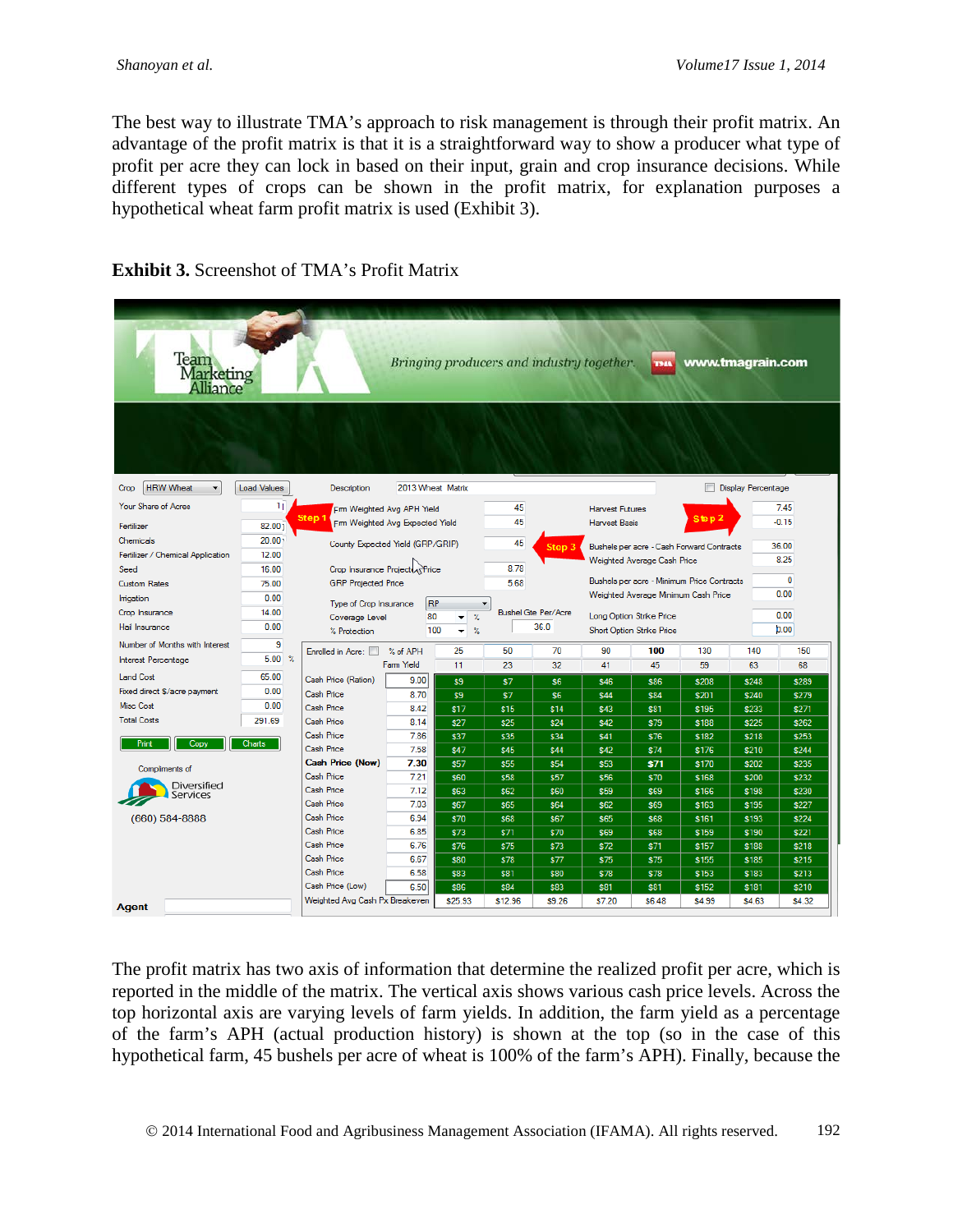farmer's cost is known, the cash price needed to breakeven can be presented along the bottom row. For example, at 68 bushels per acre, the farmer needs a wheat price of \$4.32 to breakeven. The breakeven prices along with the profits per acre reported in the matrix are all dependent upon the specific profit based decisions made by a farmer. These decisions create a tailored profit matrix for a farmer. Of course, there are many different decisions that could be made that would result in very different profit per acre figures. To keep things tractable for the purposes of this case study, the hypothetical wheat farmer is used again. So, the illustrated example (Exhibit 3) reflects three key decisions: (1) reporting and locking in input costs; (2) locking in revenues through grain contracts; and (3) minimum revenues from production through crop insurance.

The first decision pertains to input costs and purchase commitments. Step 1 pertains to the upper left-hand corner of the illustrated example (Exhibit 3) which shows the cost per acre figures that a farmer must provide from their own records. In addition, the farmer may be able to lock-in input prices and input quantities purchased through contracts with their local grain, oilseed and farm supply cooperative. For example, Mid-Kansas Cooperative offers 12-month fertilizer contracts to their farmer-members, which allows their farmer-members to lock in fertilizer prices. With regards to the other input costs, all of the price risks are assumed to be incurred by the farmer.

After entering their input cost information, next is to market their grain. Step 2, in the upper right hand section of the example (Exhibit 3) shows multiple ways in which farmers can market their grain through TMA. These options include hedging, using the options market, minimum price contracts or forward contracts. One advantage for farmers using futures to hedge or lock in grain prices is that the farmer does not pay for any margin calls as TMA handles all margin calls.

The final and third step is to determine their crop insurance coverage. Numerous crop insurance options, such as crop revenue coverage to multiple production insurance policy to catastrophic risk protection, are available to the farmer. It is up to the farmer to decide how much they are willing to spend for the insurance, and how much coverage and protection that they need. In Exhibit 3, the hypothetical wheat farmer's APH is 45 bushels per acre and the wheat farmer decides to purchase an 80 percent revenue protection policy, which insures 36 bushels per acre. With this amount of the wheat crop insured, 36 bushels per acre is also the amount of grain that a farmer would market in Step 2.

Following all of these steps helps the farmer realize the value of TMA's profit based risk management approach. Being able to lock in profits is clearly valuable in today's volatile times, but there is another advantage of TMA's risk management approach. Producers have to process a lot of information when making farm level decisions and the profit matrix allows producers, along with TMA's guidance, to coherently synthesize this information and make the most profitable decisions possible. Ultimately, this value is illustrated in the profit matrix because it synthesizes all of these decisions in a profit per acre number.

These profits per acre numbers vary because of the impact of varying yields and prices. For example, in the illustrated example (Exhibit 3), if the hypothetical wheat farmer produced their APH of 45 bushels per acre and the cash price at harvest ended up being the current cash price of \$7.30 per bushel, then the realized profit per acre would equal \$71. Now, holding yields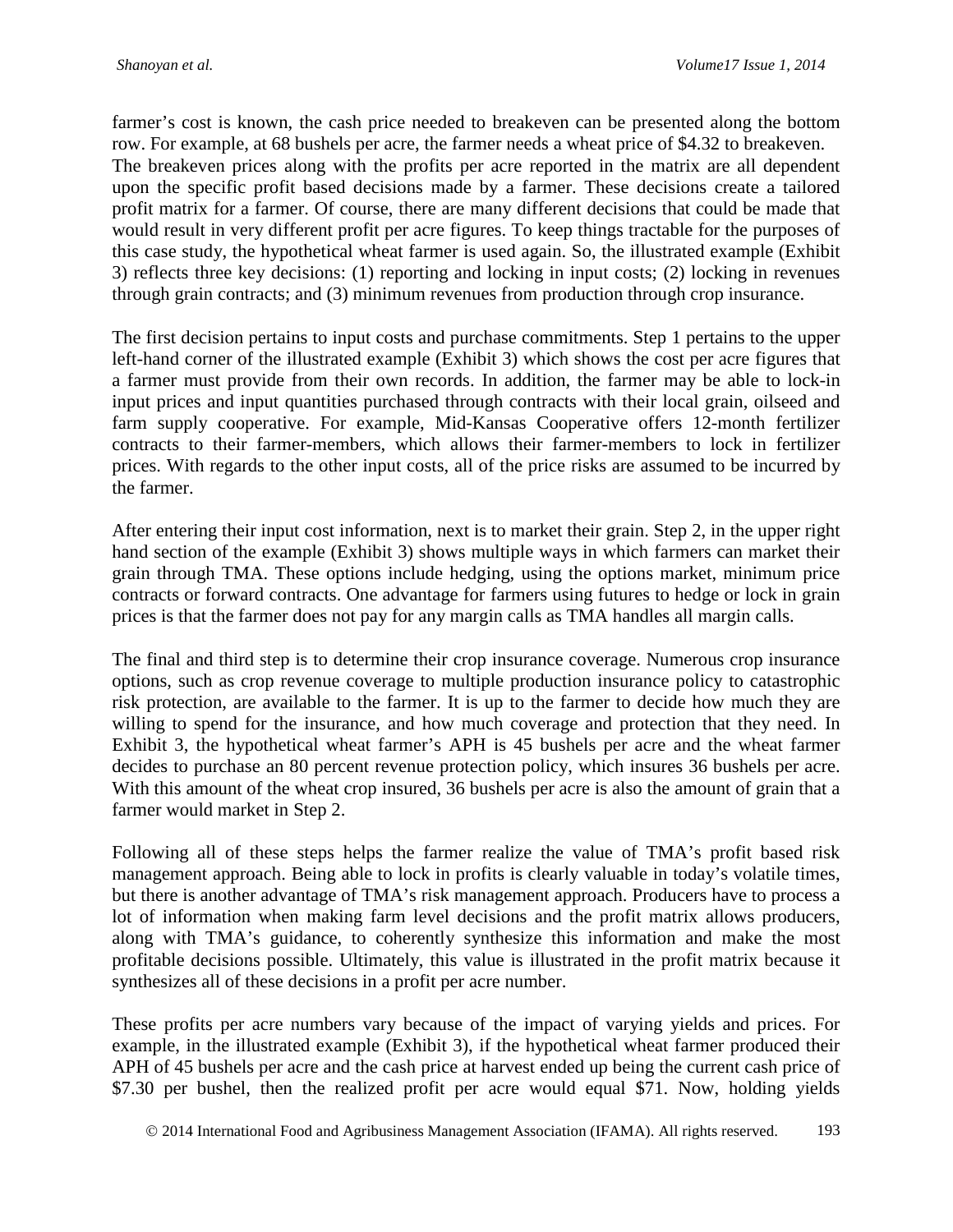constant, if cash prices were to rise, then profits per acre would rise. Conversely, if cash prices were to fall, profits per acre would fall to a minimum of \$68 per acre at a price of \$6.85 per bushel. Below that per bushel price, crop insurance payments would flow to the farmer and actually raise their profits.

Knowing where profits could potentially fall is valuable, but having information on the likelihood of these profits per acre numbers would also be valuable. To provide this additional information to the farmer, TMA tracks and shares historical profits so that producers can see where current profits are relative to the past. To make it more tractable for a producer, this historical information is shown in a graph that illustrates the probability of a particular profit per acre opportunity (Exhibit 4). For example, if a hypothetical wheat farmer had the opportunity to lock in \$94 per acre of profit, there would be about a 15 percent chance that profits may go higher. In effect, this figure is a cumulative distribution function or CDF graph. Using this historical information and figure is another way TMA provides value to their producers.

**Exhibit 4.** Cumulative Distribution Function (CDF) Graph of Historical Profits: Dryland Wheat Example



Other cooperatives do provide similar risk management services to their farmer-owners. Examples of cooperatives helping their members through unique programs include Key Cooperative in Iowa with their AgroMetrix program and Harvest Land Cooperative in Minnesota who link crop input purchasing decisions with grain marketing decisions. While these as well as other cooperatives approach to risk management is different than TMA, the motivation is still the same, providing valuable information to farmers.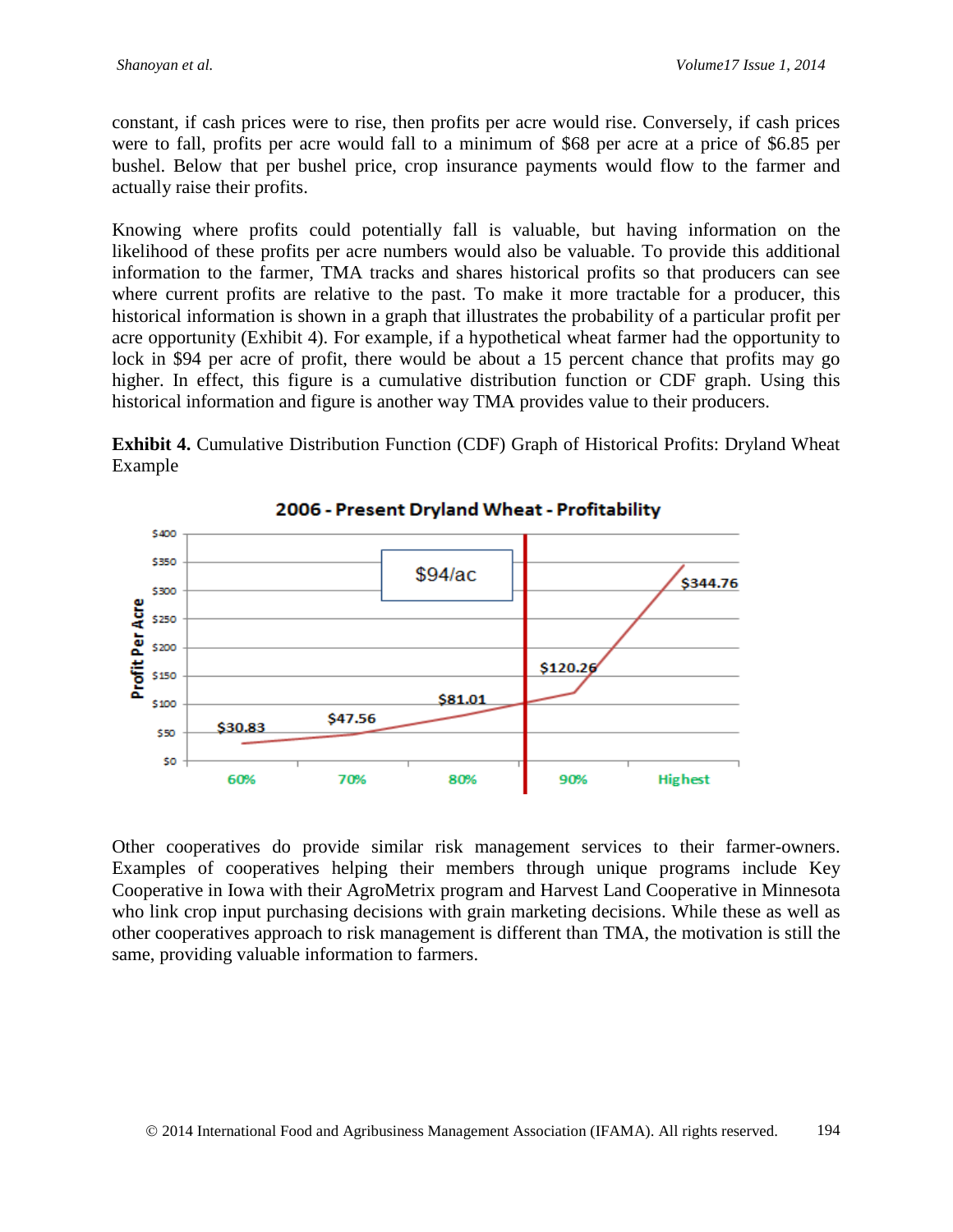### *Value Proposition for Producers of Varying Size[1](#page-8-0)*

Approximately 40 to 50 percent of TMA's current customer base utilizes some aspects of its risk management approach. The proportion of customers utilizing all three steps to lock in profit per acre is ranging between 10 to 15 percent. Approximately 85 percent of current customers utilize TMA's marketing services including new crop Hedge-to-Arrive (HTA) contracts, cash grain contracts, options, and various over-the-counter contracts.

While there are many value propositions TMA brings to producers, there are also some important realized value differences for producers. Namely, producers of differing sizes do receive and perceive a set of different values. For purposes here, producers are segmented by total number of acres tied to TMA's risk management approach of purchasing inputs, selling grain and purchasing crop insurance. In particular, medium to large sized producers (1,000 acres to 5,000 acres) and very large producers (5,000 acres or more) can extract similar values as discussed above as well as some different benefits. Namely, medium to large sized producers primarily gain value from TMA's ability to absorb margin calls and marketing knowledge. Out of top 200 accounts, 70 percent use TMA's grain marketing services. Very large producers could easily hire their own risk management employee, but utilizing TMA's expertise effectively puts a risk management employee, and even full staff, on the farm without all of the human resource issues that are associated with managing an employee and/or staff. Finally, all producers gain from economies of scale in the purchasing and selling of products as well as TMA's exceptional customer service.

The medium-to-large size farm operators clearly state they receive value from TMA's ability to absorb financing costs as well as their marketing knowledge. One medium-to-large size farm operator stated, "Having to pay for margin calls with my own funds has somewhat been a deterrent for me implementing my own hedging strategy. However, with TMA as a partner, they are willing to cover those margin calls for me because it will ultimately benefit my farm's profitability." The farmer also stated that TMA being much larger than his farm in terms of grain available to market helps lower the interest rate of using debt to finance these margin calls.

Another medium-to-large size farm operator and a new member of TMA stated that marketing knowledge was what attracted him to TMA. "Working with a TMA field marketer at my kitchen table is what sold me on using TMA's risk management services. Their knowledge and profit matrix tool clearly shows the value risk management can bring to my operation." The farmer also stated that while he has a personal relationship with one TMA field marketer, he knows that the entire staff of TMA share insights and discuss agricultural market developments. "In many ways, working with TMA is like employing a risk management division for my farm," stated this new customer of TMA.

In fact, having access to a "risk management division" is an advantage for very large farmers, too. While very large farmers might have the scale and resources to hire their own risk managers,

<span id="page-8-0"></span><sup>&</sup>lt;sup>1</sup> Within the scope of this case the value to farmers is assessed based on perceptions of farmers who use TMA services. The financial information of TMA clients is not publicly available.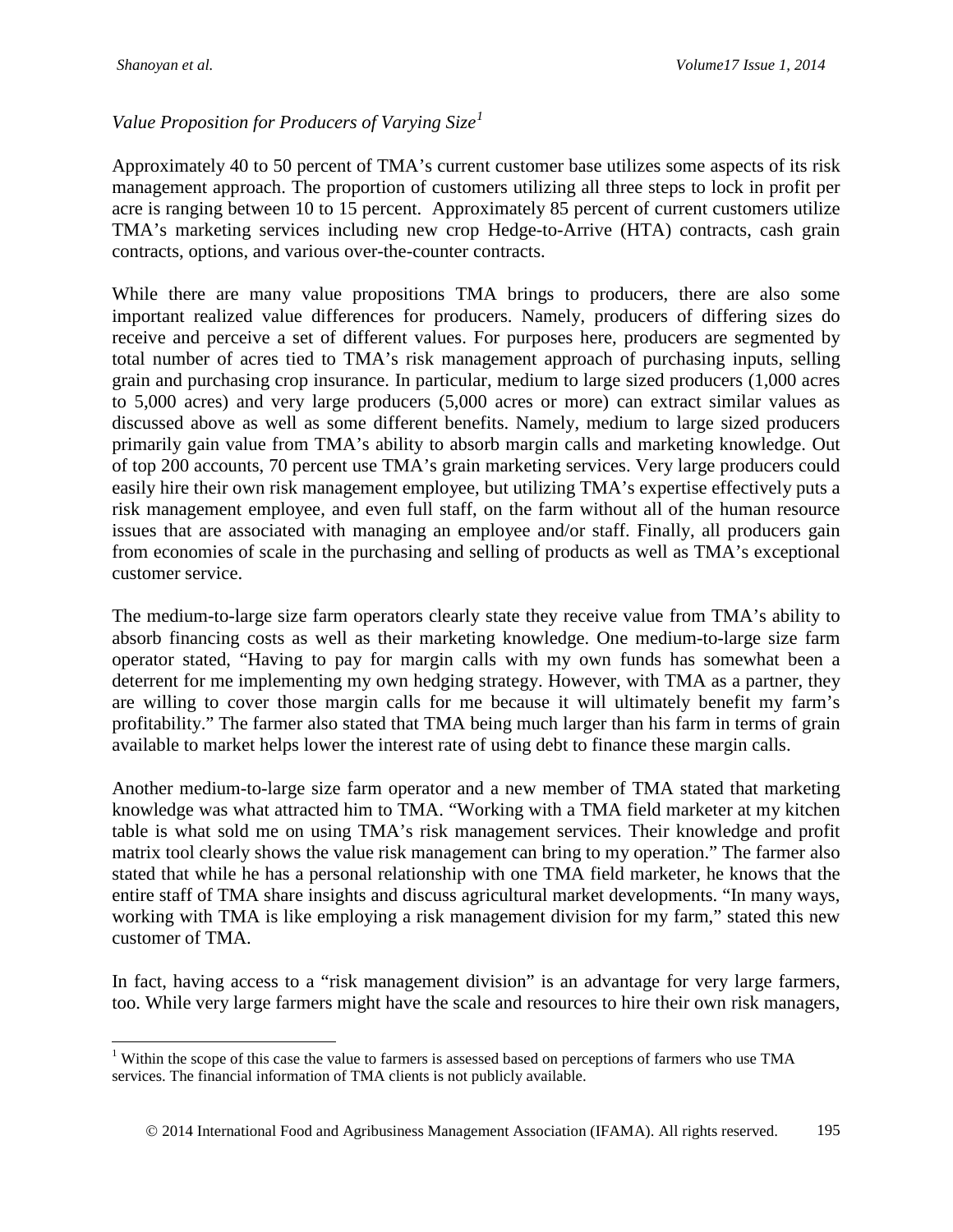some have stated they will not when they could use TMA's risk management expertise. One very large farmer, which is also a fairly new customer, stated, "We used to do our own grain marketing, but with the amount of volatility today, it just became a task that took a lot of supervision. TMA is able to fill our need for a risk manager that is constantly informed on current market development, future outlook, and, most importantly, is a partner we trust." In many ways, this very large farmer feels that TMA is like a person on his farm's payroll, but with less work to manage.

Finally, two benefits were noted by all farmers regardless of size. First was TMA's holistic approach to risk management. That is, the approach of coupling the grain marketing, insurance and input purchase decision together really helps mitigate market volatility and locks in profits. The second benefit is TMA's commitment to exceptional customer service. One farmer stated, "TMA goes above and beyond the call of duty because that will ensure their future just as much as it will ensure mine. Bottom line, they need me just as much as I need them."

### **Challenges and Forward Looking Strategic Issues**

Through its progressive and comprehensive producer risk management programs, TMA was able to enhance the value to the members of four partner cooperatives. With elevated volatility in agricultural marketplace, risk management services are much needed and demanded by producers. TMA's unique approach to locking in profits combined with exceptional one-on-one client service helped the company to develop a strong relationship with farmers. The company is known widely throughout central Kansas and is well respected for the value it offers to its clients.

While TMA has enjoyed much business success to this point, there are a number of strategic issues that they must address. Below are a set of strategic issues that have been identified:

#### *Strategic Issue #1:*

In central Kansas, TMA was the first to employ a profit based risk management approach for their farmers. The question then becomes: how to leverage the momentum from the first-mover advantage, gained through the profit matrix approach to risk management, and to develop longterm sustainable competitive advantage?

#### *Strategic Issue #2:*

While TMA is not a cooperative, they operate on a cooperative basis because they are wholly owned by four cooperatives. So, how will TMA continue to grow but maintain the benefits of cooperative structure?

#### *Strategic Issue #3:*

There is a growing number of younger more business minded farmers who are characterized as being well-educated and willing to adopt new technology and risk management practices. How